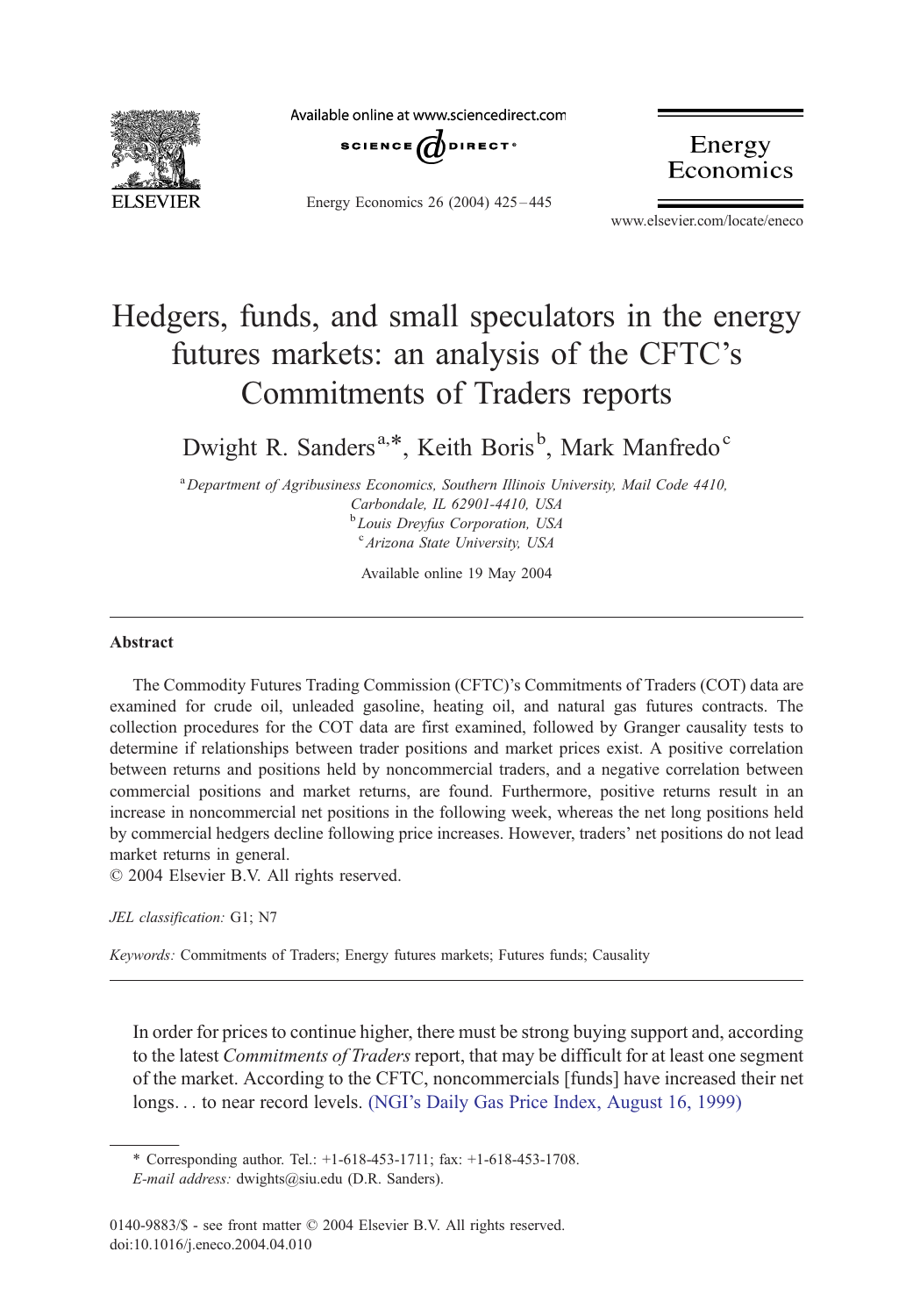We're long crude oil... I'm making the bet because I can't find a place, in any market, on any chart, where speculator sentiment has been above  $90 - 95\%$  in one direction where betting against their position hasn't been the right thing to do. (Michael Williams, Genesis Trading Group, Barrons, July 20, 1998)

## 1. Introduction

The Commodity Futures Trading Commission (CFTC) collects data on the composition of open interest for all futures contracts. A subset of this data is released to the public through the CFTC's Commitments of Traders (COT) report. The open interest is divided into reporting and nonreporting traders, where reporting traders hold positions in excess of CFTC reporting levels. Reporting traders are further categorized as commercials or noncommercials. Commercials are associated with an underlying cash-related business and they are commonly considered to be hedgers. Noncommercials are not involved in an underlying cash business; thus, they are referred to as speculators. Furthermore, reporting level noncommercial activity is generally considered to be that of managed futures or commodity funds. Overall, the COT data are broadly discussed in terms of hedgers (reporting commercials), funds (reporting noncommercials), and small speculators (nonreporting traders).

As illustrated in the opening quotes, the CFTC's COT report is widely anticipated and closely analyzed by commodity futures traders. In particular, futures traders tend to focus attention on positions held by reporting noncommercials (typically funds). Some analysts suggest that the anticipatory buying of futures contracts in front of the activity of reporting noncommercials can be a profitable strategy. At the same time, other analysts suggest that large fund positions signal market reversals; thus, fund activity can be viewed as a contrary indicator. Still, others argue that following the commercial trade is a profitable strategy [\(Welling, 1998\).](#page--1-0) Regardless of the supposition, these views are rarely supported by statistical evidence.

The COT data are also used by academics to examine a number of issues including the flow of funds among trader groups [\(Hieronymus, 1971\),](#page--1-0) the forecasting ability of traders [\(Hartzmark, 1991; Leuthold et al., 1994; Buchanan et al., 2001\),](#page--1-0) and the existence of risk premia [\(Chatrath et al., 1997\),](#page--1-0) and is used as a measure of investor sentiment [\(Wang, 2001,](#page--1-0) 2002). Yet, the source, reliability, and definitions underlying the data set are rarely scrutinized. Given the widespread use of these data by both academics and industry professionals, it is essential that users have a thorough understanding of how the COT report is compiled and what information it contains.

Given this, the overall objective of this study is to examine the information contained in COT reports, with focus on the COT data specific to the energy futures markets, namely, crude oil, gasoline, heating oil, and natural gas futures. First, the COT data for these futures markets are assessed in terms of collection procedures, trader definitions, and trader categorizations. In doing this, we fully describe the data collection procedures utilized by the CFTC and highlight the strengths and weaknesses of the COT data. It is important that researchers understand these issues, or they risk misinterpreting the results of their studies. Second, the COT data for these markets are evaluated in terms of how